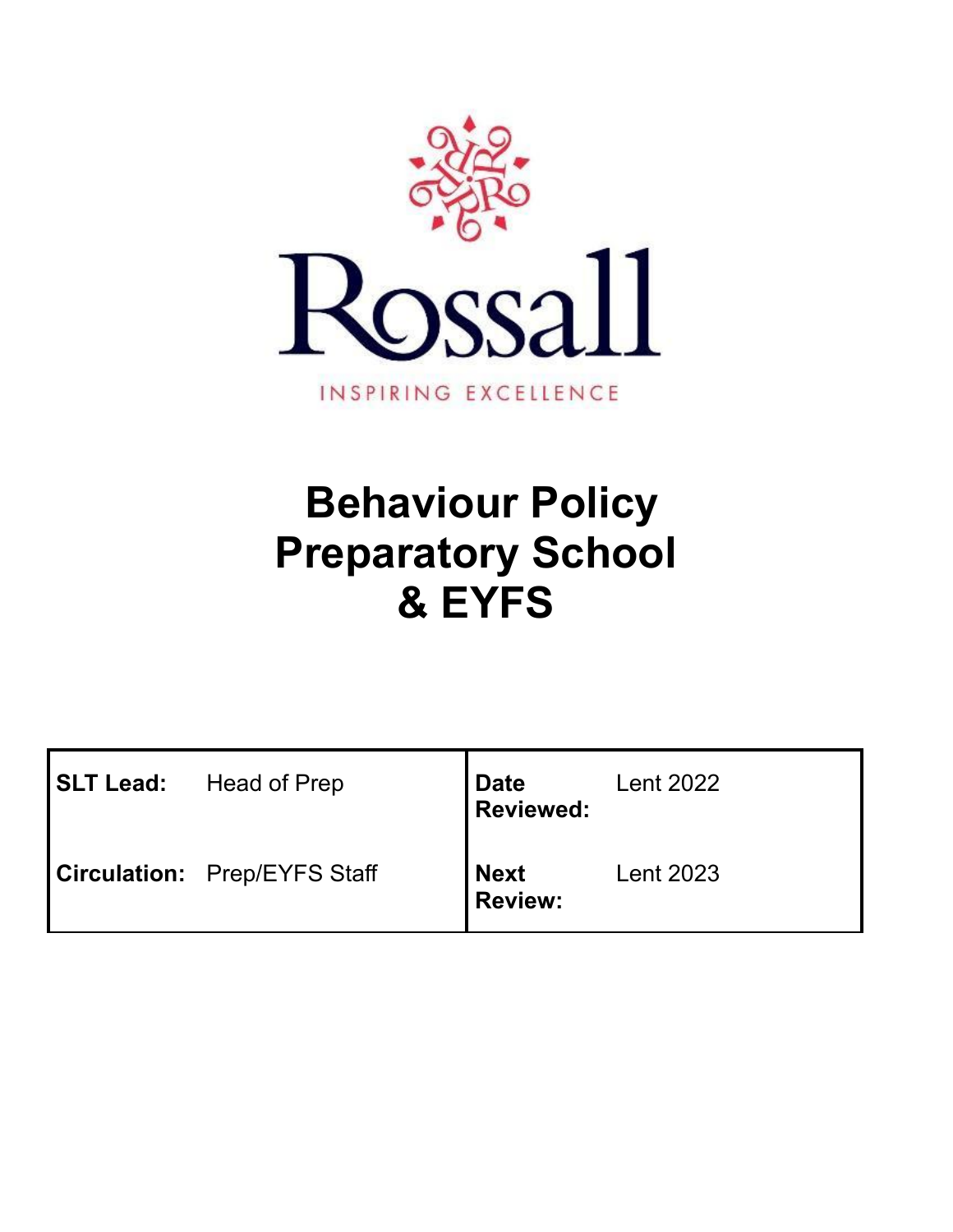#### **Aims and expectations**

It is a primary aim of our School that every member of the school community feels valued and respected, and that each person is treated fairly and well. We are a caring community, whose values are built on mutual trust and respect for all. Our strategies for dealing with behaviour are therefore designed to support the way in which all children can live and work together in a supportive way. We aim to promote an environment where everyone feels happy, safe and secure.

Staff promote positive behaviour management at all times. Children need to have set boundaries of behaviour for their own safety and the safety of their peers. Within the EYFS and Prep we aim to set these boundaries in a way which helps the child to develop a sense of the significance of their own behaviour, both in their own environment and those around them.

The Prep and EYFS recognise the importance of adult's behaviour as a role model for children, by using positive behaviour management as an effective way to set boundaries and manage behaviour in the school environment.

The Head of Prep School, Head of Pre-Prep and EYFS Lead shall ensure that the parents are fully informed about and support the actions being taken to challenge unacceptable behaviour.

# **Corporal punishment (slapping, smacking, or shaking) IS NOT used or threatened at Rossall**

# **Principles of Positive Behaviour Management**

- We recognise and value the individuality of all our children
- We work in partnership with the children's families to ensure consistent adult responses to children's behaviour
- Encourage self-discipline and respect for themselves, each other, our surroundings and property through the use of the Prep School Code of Conduct
- Have realistic expectations for each child that are developmentally appropriate
- Aim to build children's self-esteem, reinforce that it is the behaviour that is unacceptable, not the child
- Being positive role models by setting a good examples
- Develop each child's ability to think for themselves and learn to take responsibility for their actions
- Positive behaviour is rewarded through the use of praise and positive encouragement

# **Managing Unacceptable Behaviour**

Although the school and the policy has an emphasis on promoting positive behaviour it is necessary to identify what is considered to be unacceptable, and the action that should be taken if required.

- Unacceptable behaviour is considered to include: bullying, aggressive behaviour towards others and property and refusal to carry out reasonable instructions
- To diffuse difficult situations staff may try to distract children by offering an alternative activity. If this is not possible then intervention using reasoning with the child(ren) should be attempted to resolve the situation, to develop children's understanding of actions and their potential consequences
- Failing this it may be necessary to take further appropriate steps such as using a short time out period to allow the child to calm down
- Any actions leading to another child or adult being harmed must be recorded. A discussion will be held with the parents and support given, where appropriate
- Prep children who display behaviour that contradicts the Code of Conduct, will be seen by the Deputy Head of Prep School and given a reflective Code of Conduct (addendum 1) exercise to complete
- If a child displays an increased level of difficult behaviour on a regular basis the matter needs to be brought to the attention of the Head of Prep School who will be able to support staff and suggest an appropriate plan of action. This plan of action will always be drawn up in partnership with the child's parents and we will continue to work together to resolve the situation
- Parents are kept fully informed on any actions taken within the Prep or EYFS and any strategies put into place will need to be fully supported outside of the setting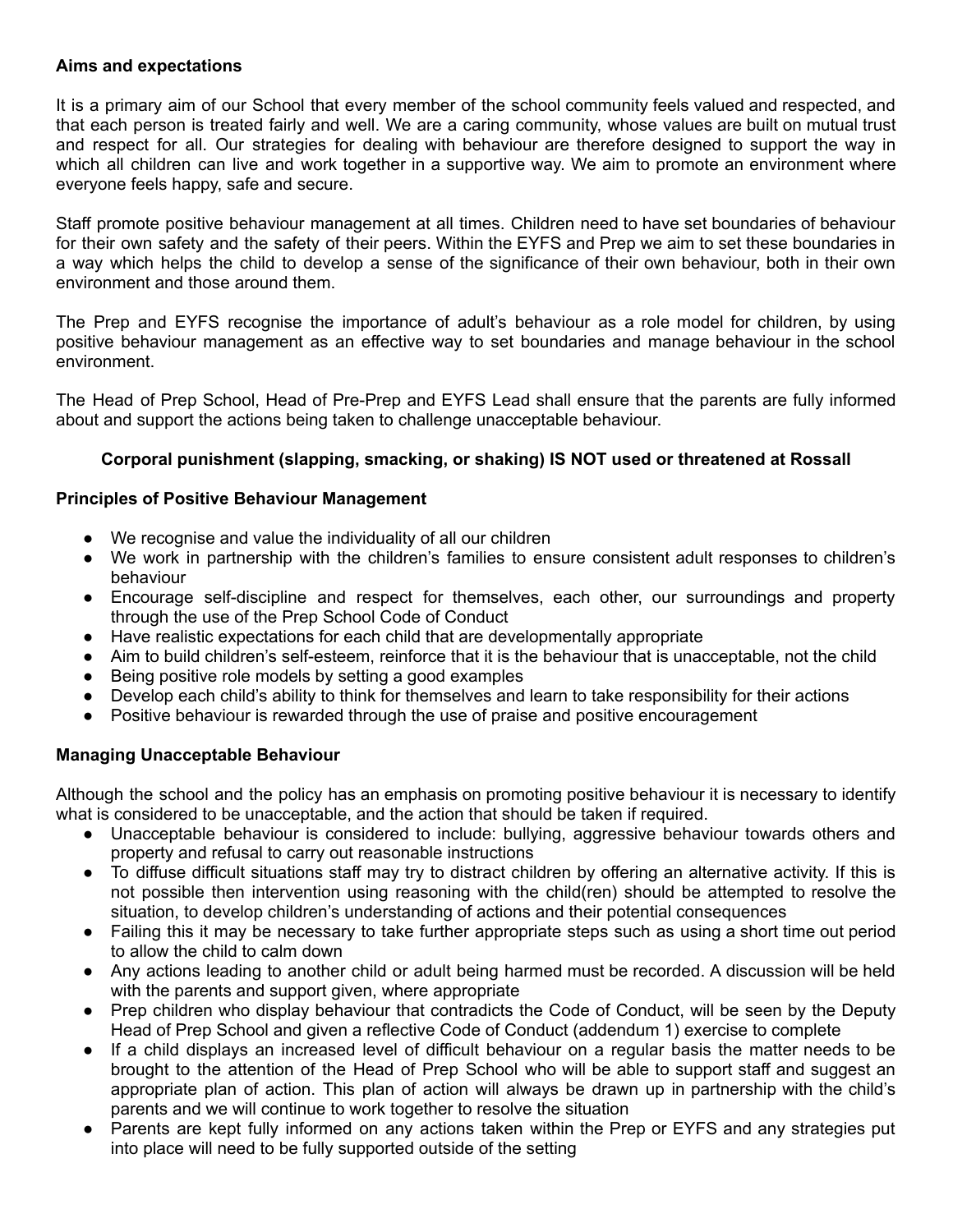Sanctions applied in the case of unacceptable behaviour must take into account the age and stage of development of the child, be relevant to the action or actions and be fair

# **Physical control**

Wherever possible the use of physical intervention/restraint by a member of staff is avoided. However in the rare case, where necessary and appropriate, reasonable force will be used to control or restrain children. All staff understand their roles and responsibilities with regard to behaviour management. The attitude and behaviour of all staff is essential in creating and maintaining a positive ethos within the setting and a team approach will help provide good role models for children where they respect themselves and others.

# **Expectations at EYFS**

Children in the EYFS are in their most formative years with regards to understanding that they control their own behaviour and that all actions are a choice. Behavioural expectations will be explained through a variety of mediums to ensure that all children are aware in a language which is most age appropriate.

#### **Serious misbehaviour**

Serious misbehaviour is behaviour which results in the imposition of an internal exclusion, temporary exclusion or permanent exclusion. Examples of such behaviour may include but is not limited to the following:

- Theft, blackmail, physical violence, intimidation, racism and persistent bullying, including cyberbullying
- Misconduct of a sexual nature, supply and possession of pornography or indecent images of children
- Vandalism and computer hacking
- Making and/or sharing unauthorised recordings of staff or pupils
- Persistent attitudes or behaviour which are inconsistent with the ethos of Rossall Prep
- Malicious accusations against a member of staff
- Other serious misconduct towards a member of the school community or which brings the School into disrepute (single or repeated episodes), on or off the school premises

Sanctions for serious breaches of behaviour include:

- Report Card
- Internal suspension
- External suspension
- Permanent exclusion.